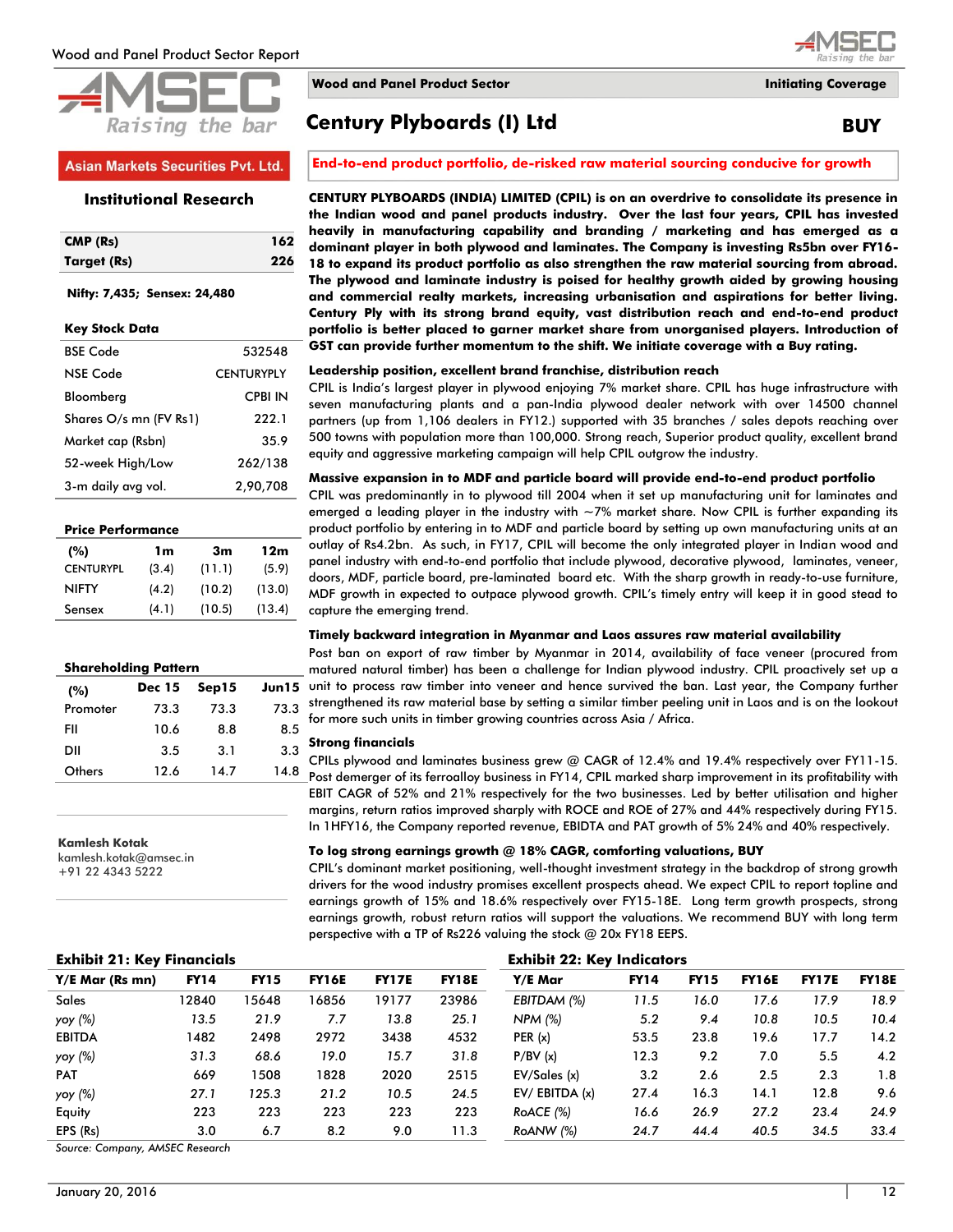

## **Business profile**





*Source: Company, AMSEC Research*

## **Strong Brands**

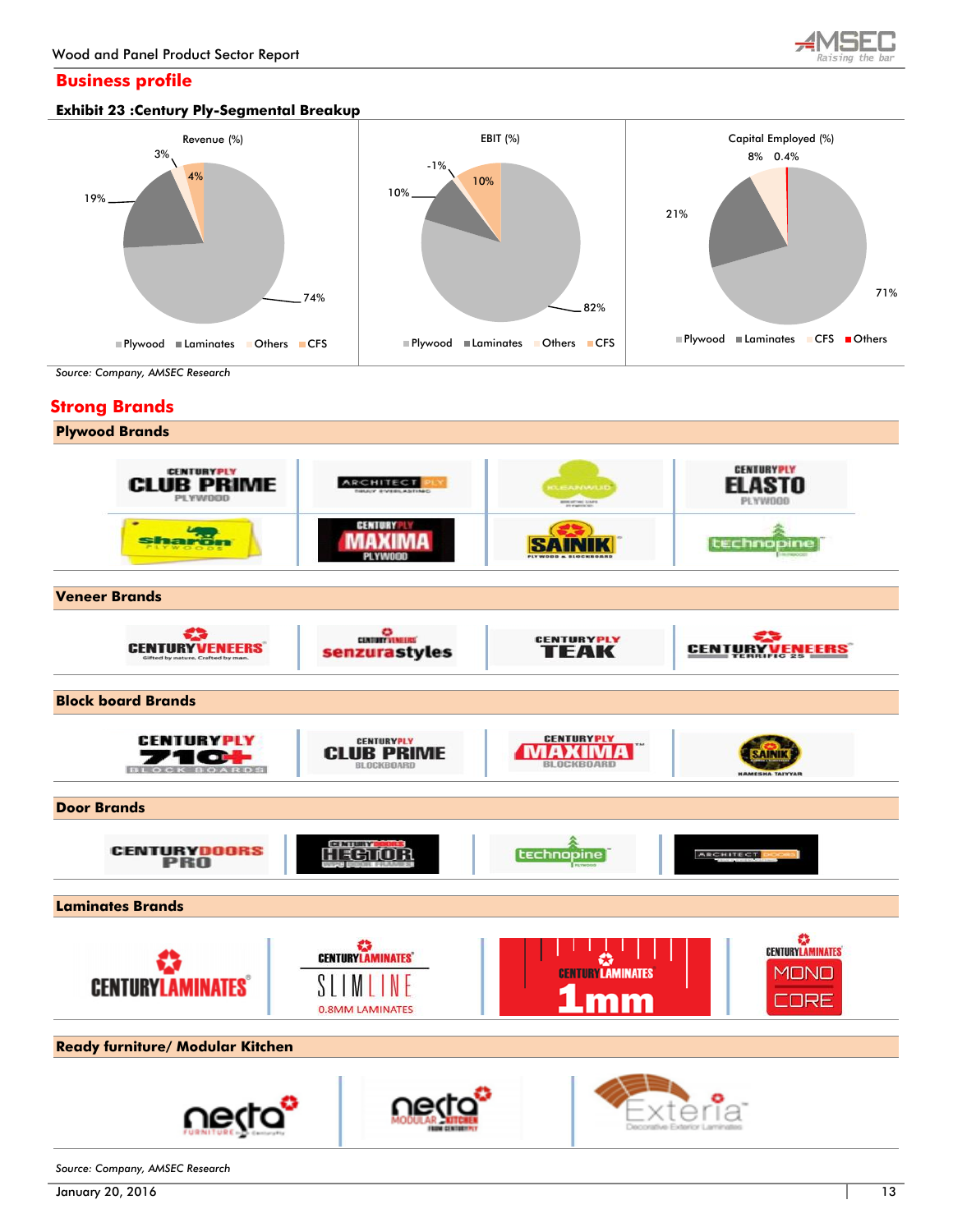

## **Investment Rationale**

#### **Plywood business (74% of revenue, 82% of EBIT): To grow at 10% CAGR over FY15-18**

CPBL is India"s leading plywood brand, with total installed capacity of 2.1 lakh Cubic meters (CBM) spanning across six manufacturing plants pan-India : East (Kolkata), West (near Kandla), South (near Chennai), North (near Delhi), North East (near Guwahati) and Central / North (near Roorkee). CPIL commands ~25% of the organized plywood market and 7% of the overall market in India. The plywood business has grown @ CAGR of 12.4% over FY11-15 with SAINIK brand growing at a higher pace of18%. CPIL"s brand commands premium in the market compared to most brands. The Company has differential brands viz. Century Prime (premium brand), SAINIK (midmarket brand), Maxima (affordable product) to offer products at different price points for diverse markets. SAINIK and Maxima brands in particular aimed at mid-market customers (10/20% cheaper than standard product) have done well by gaining markets from unorganised players and contributes 17% of the plywood revenue. Though current utilisation of 73% provides enough room for growth for plywood business, the management has plans to increase the capacity by 40,000 CBM in two phases by FY18 at an outlay of Rs500mn at its upcoming MDF plant in Punjab depending upon the introduction of GST. We expect CPIL"s plywood business to post 10% CAGR over FY15- 18 aided by strong growth in SAINIK brand and commercial veneers.

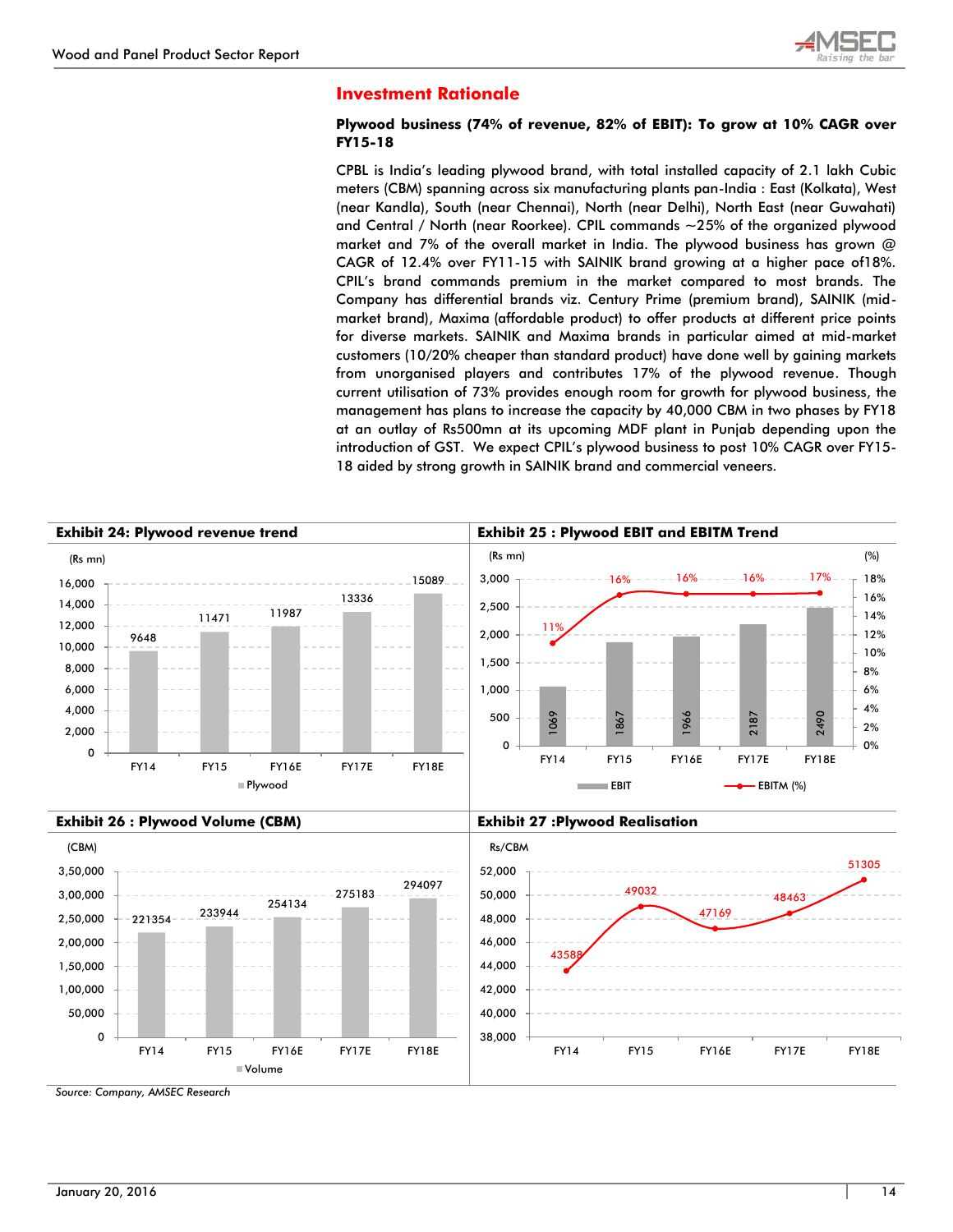

#### **Timely backward integration in Myanmar and Laos assures raw material availability**

Post ban on export of raw timber by Myanmar in 2014, availability of face veneer (procured from matured natural timber) has been a challenge for Indian plywood industry. CPIL proactively set up a unit to processing raw timber in to veneer (capacity of 40000 CBM) and hence survived the ban. The Myanmar plant undertakes peeling of raw timber and making face veneers, which are thereafter exported to India. Last year, the Company further strengthened its raw material base by setting a similar unit (capacity of 48000 CBM) in Laos (through a 51%-owned SPV). The Company thus is at an advantage compared to domestic unorganised players. Besides captive use of face veneers, CPIL markets it in the open market which accrued Rs1.37bn revenue during FY15 (12% of the total plywood revenue).

The Company proposes to increase the total capacity from 88,000 CBM to 1,20,000 CBM by installing four new lines of 8000 CBM each at Laos. With expanded capacity at Myanmar and Laos, revenue from sale of face veneer is expected to increase from Rs1.37bn in FY15 to to Rs2.5bn (16% of plywood revenue) by FY18. To further de-risk raw material supply, the company is on the lookout for more such timber peeling units in timber growing countries across Asia / Africa.

#### **Laminates (19% of revenue, 10% of EBIT) to grow at 16% CAGR over FY15-18**

Since its foray in laminate business in 2004, CPIL has emerged as one of the top-3 laminate producers in India (after Marino and Greenlam) with an installed capacity of 4.8mn sheets. It has over 700 SKUs in this segment and is adding almost 100 new SKUs every year. Unlike its peers which have a large part of the revenue from low end 0.6mmand 0.8mm thickness laminates (used as liners), over 90% of CPIL"s laminate revenue is accounted for by 1mm thickness value-added decorative laminates fetching it higher realization and better margins. The laminates business has grown at CAGR of 19.4% over FY11-15 and increased by 24% yoyin 1HFY16. Exports constitute 22% of laminates revenue. With current utilisation @ 83%, the company has ample room to grow the business and has plans to add two lines of 1.2mn sheets in FY18 at an outlay of Rs400mn. We expect CPIL"s laminates business to post 16% CAGR over FY15-18E.

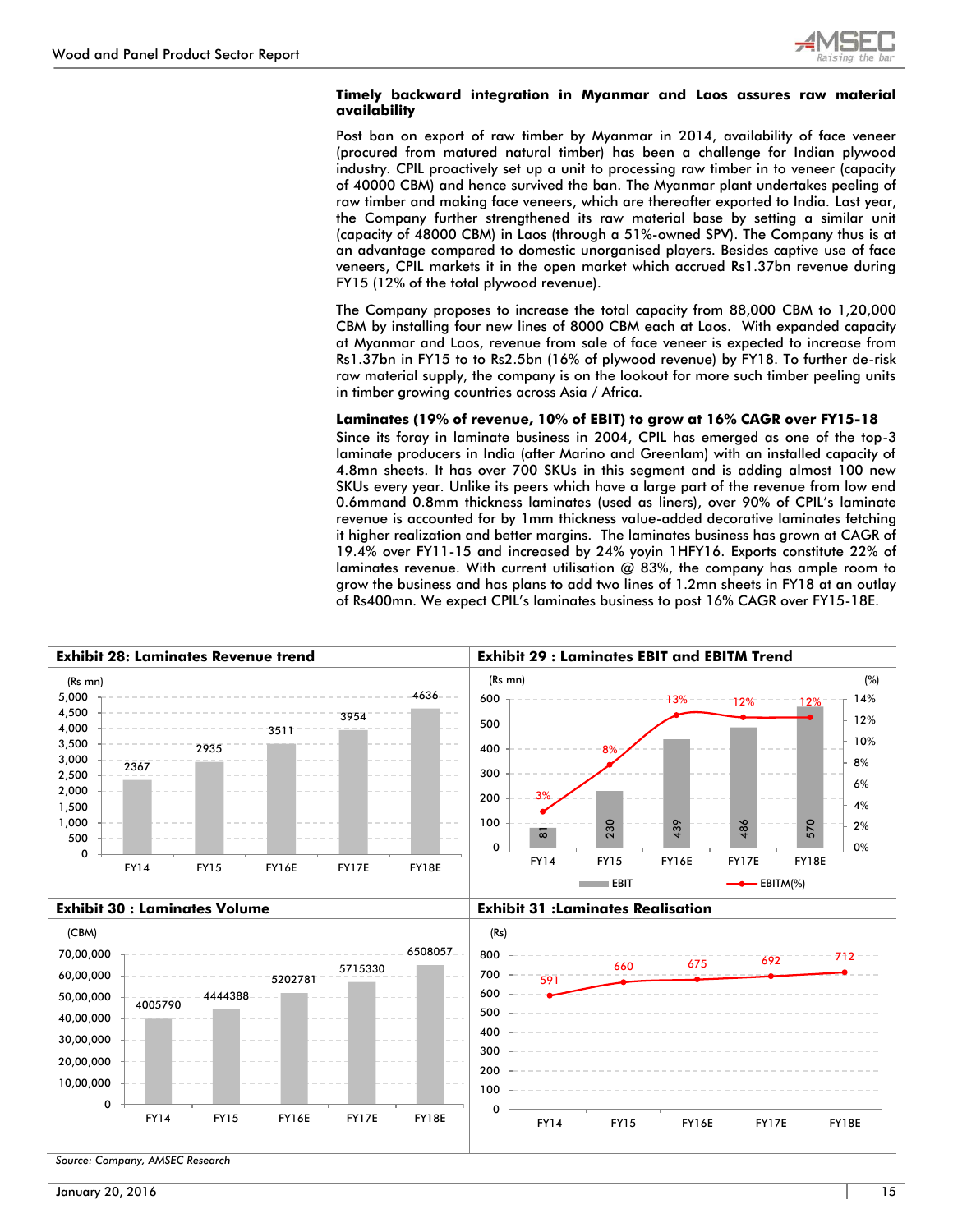

#### **Logistics – container freight stations (4% of revenue, 10% of EBIT)**

CPIL owns and operates East India"s largest and first privately owned CFS, located near Kolkata Port. Spread across ~100,000 square meters, it can handle up to 160,000 TEUs. The business is though small (4% of total revenue) is yielding decent EBIT of ~30%. We expect modest growth of 11% CAGR over FY15-18 in this division with sustained margins of 30% plus.

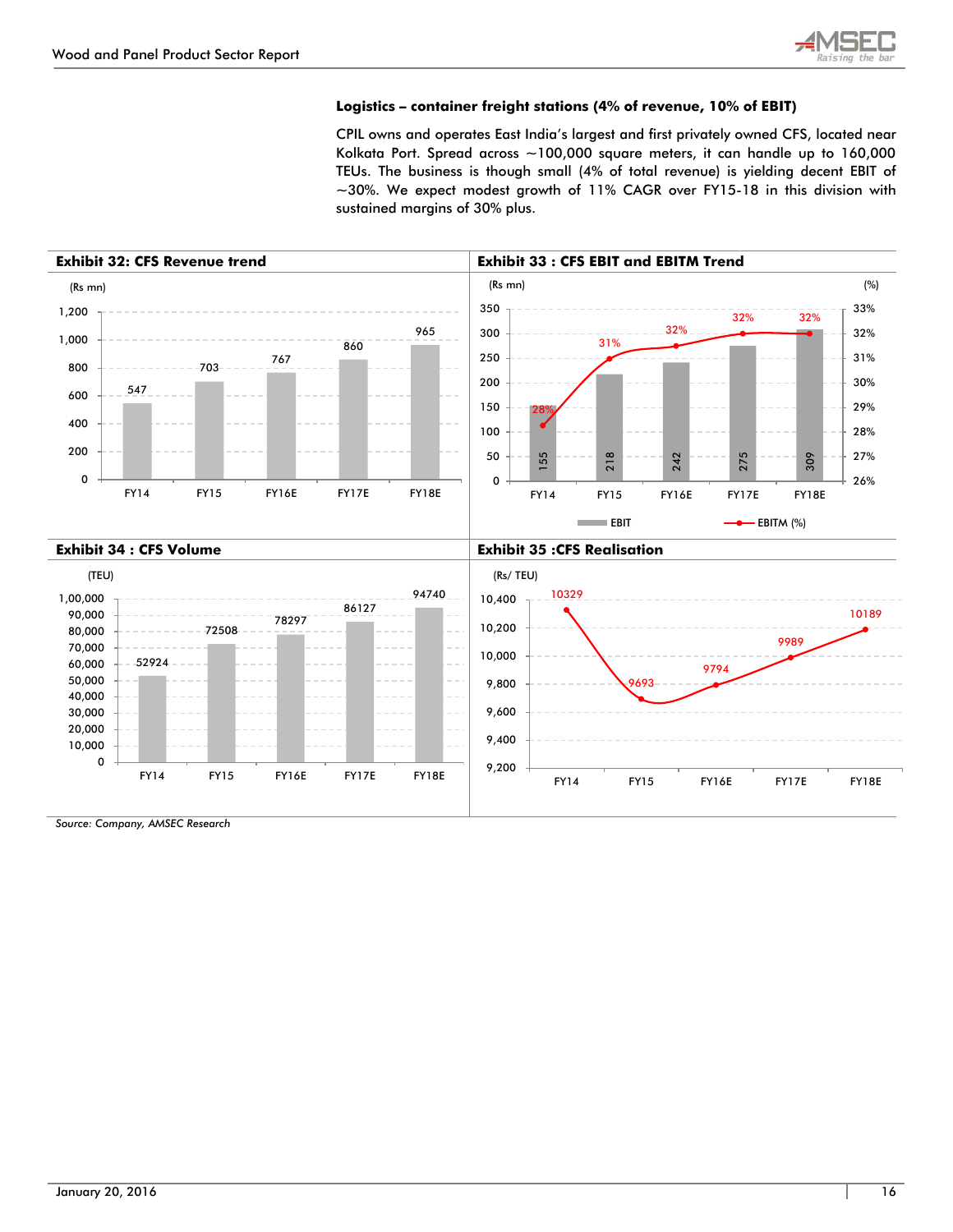

#### **Foray in to new products to mark end-to-end portfolio**

#### **Medium density fiberboard (MDF)**

Medium density fiberboard (MDF), though constitutes less than 4% of total panel products in India, has grown at 20% CAGR over the last five years to the present size of Rs15bn. Plywood currently accounts for  $\sim$ 95% of the panel industry in India, as housing furniture accounts for most of the demand.

Being eco-friendly and cost effective, MDF constitutes ~65% of total panel products globally and the trend is catching up in India with the fast growing readymade furniture market.

CPIL has firmed up plans to set up MDF manufacturing unit in Punjab with a capacity of 600 CBM per day (2.1 lakh CBM per annum) at an outlay of Rs3.5bn. The plant will be commissioned by December 2016 and will generate revenue of ~Rs5.5/6bn at peak capacity. MDF has distinct characteristics and features compared to plywood making the transition from plywood to MDF highly unpredictable and may be slower in Indian context. CPIL is treading safe by gearing up capacities for both the products to adapt to the evolving trend.

#### **Particleboard unit**

CPIL is setting up a green field particle board unit at its Chennai plant at a capex of Rs650mn and having capacity of 54000CBM which is expected to commission by March 2016. Particle board is manufactured by using saw mill dust and timber wastage. Particle board is low density product and costs  $\sim$  20% cheaper than mid-market branded plywood like SAINIK as also MDF. Pre-laminated particle board is largely used in readymade furniture, kitchen cabinets, false ceiling, wall panels, partitions, cubicles etc. The manufacturing unit will backward integrate the company"s existing prelaminated board business which currently outsources particle board. The unit is expected to generate revenue of ~Rs800/ 1bn mn at peak capacity.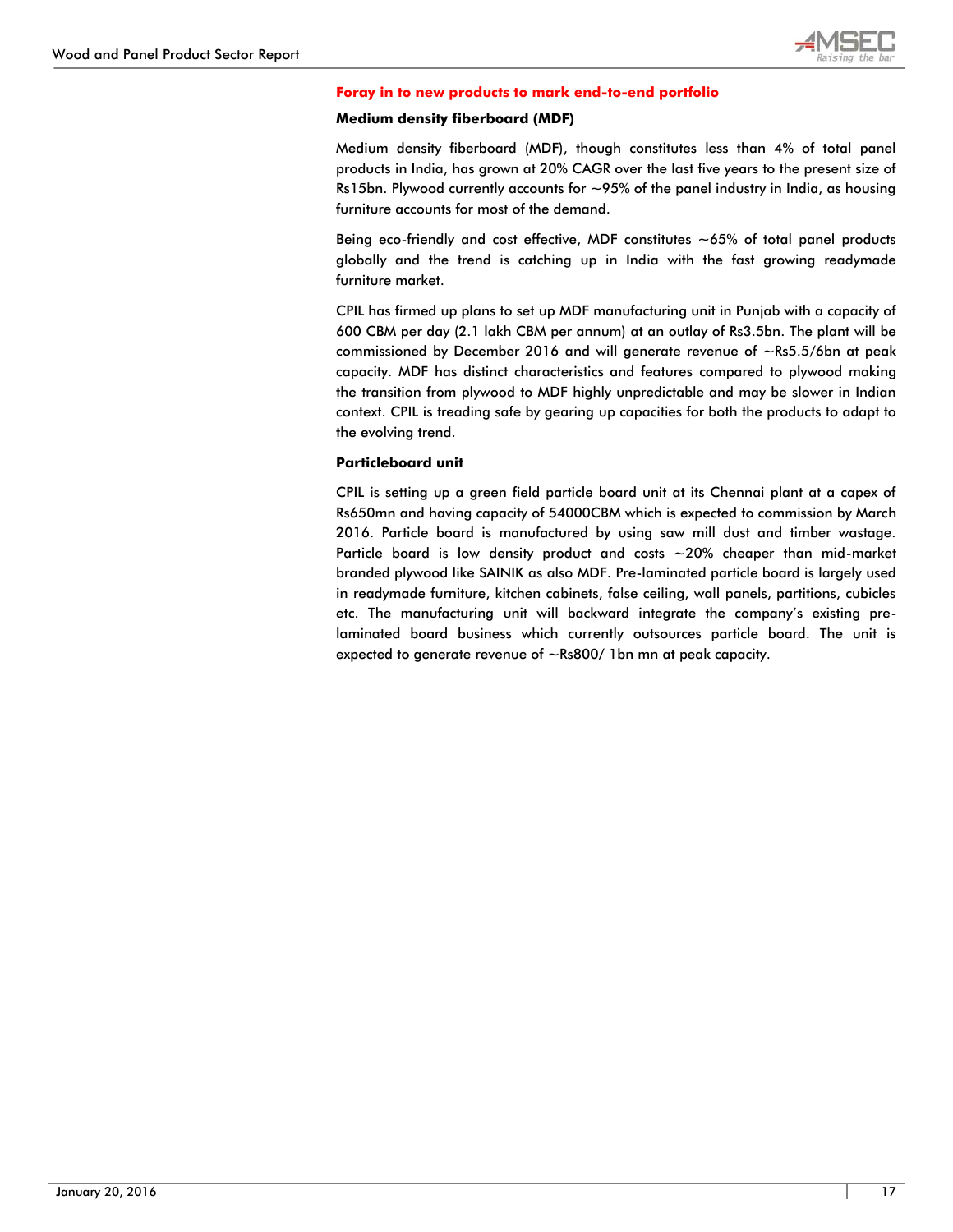**Financial charts (Standalone)**



### **Strong financials**

CPIL"s plywood and laminates business grew @ CAGR of 12.4% and 19.4% respectively over FY11-15. Post demerger of its ferro alloy in FY14, CPIL marked sharp improvement in its profitability with EBIT CAGR of 52% and 21% respectively for the two businesses. Led by better utilisation and higher margins, return ratios improved sharply with ROCE and ROE of 27% and 44% respectively during FY15. In 1HFY16, the Company reported revenue, EBIDTA and PAT growth of 5% 24% and 40% respectively

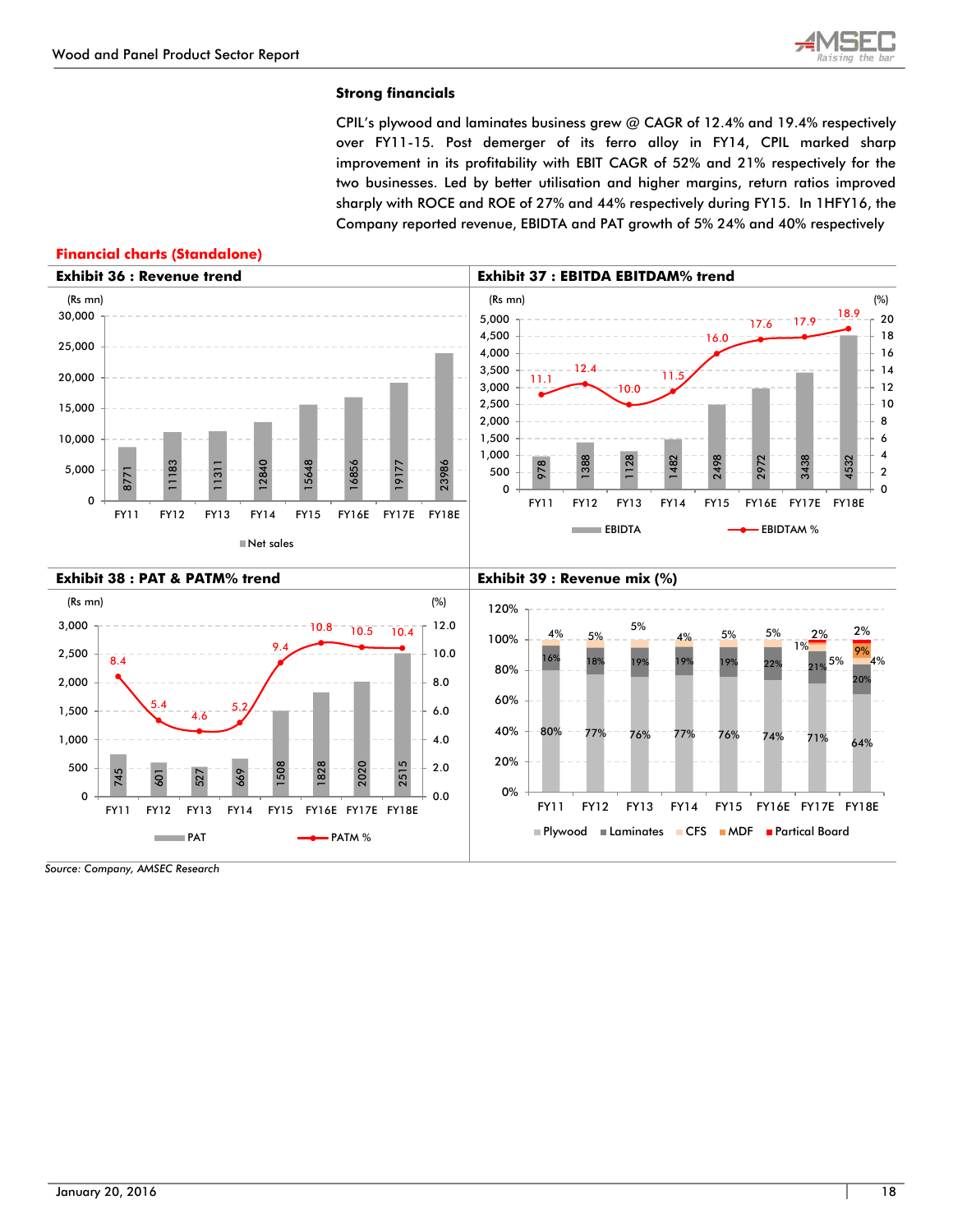

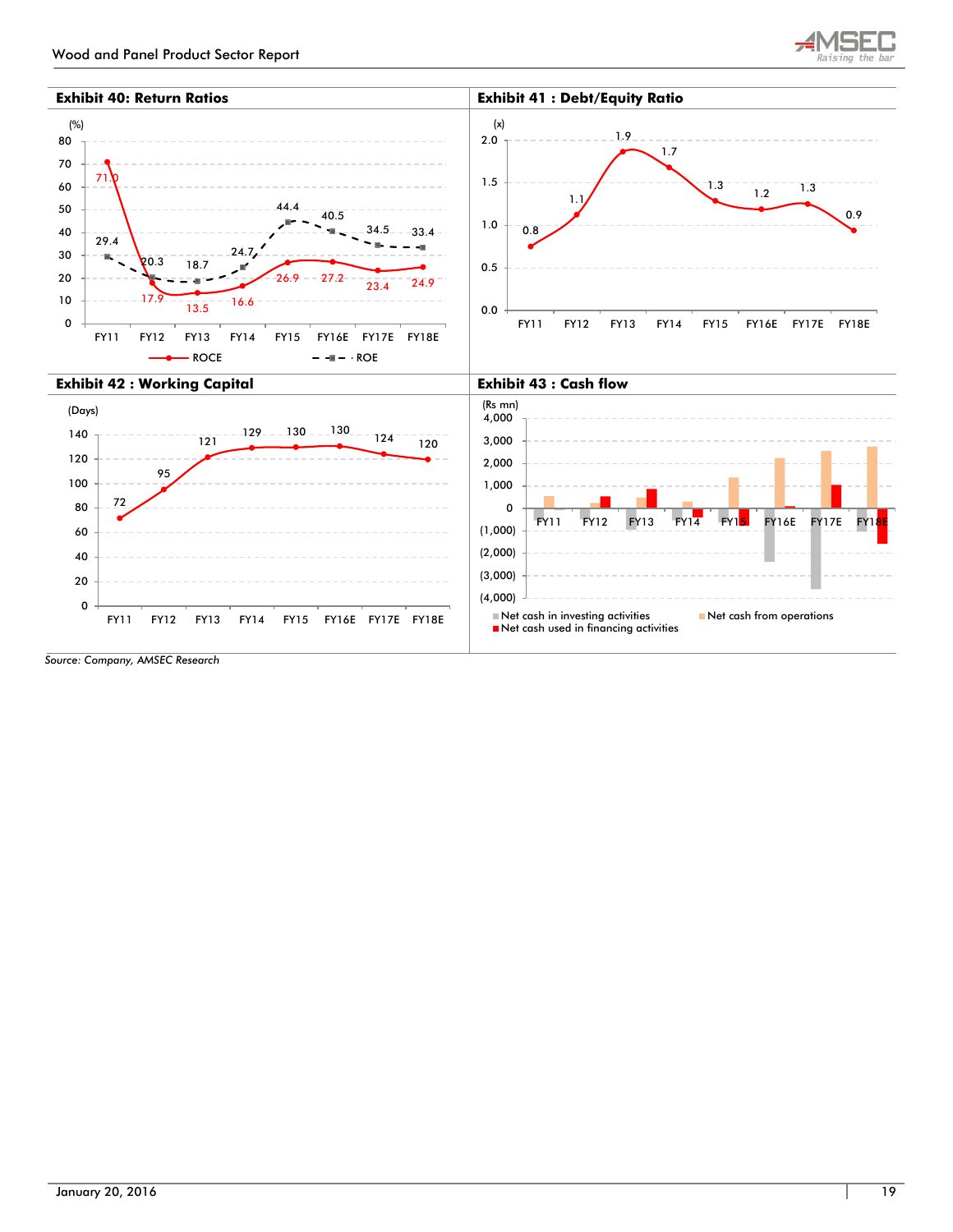

#### **Strong growth, excellent consumption play: BUY**

CPIL"s dominant market positioning, well-thought investment strategy and strong growth drivers for the wood industry promises excellent growth ahead. The management is keeping watch on the progress on GST front and is geared up to fast track its capex plans in case of any positive developments. We expect CPIL to report topline and earnings growth of 15% and 18% respectively over FY15-18. We expect EBIDTA margin to expand by 260bps over FY15-18 with the share of high margin businessesviz. Veneer, particle board and MDF increasing to 21% from 11% now.

The Company has high D/E of 1.3 due to heavy investment of Rs2.4bn over the last five years. However, the strong cash generation will partially fund future capex of Rs5.5bn over FY18. We expect the D/E to come down to 0.9 by FY18. The Company enjoys tax exemptions at two of its manufacturing units (both income tax holiday and excise exemption) hence has lower tax incidence of 17%. While tax rate will increase marginally going forward, the same will remain at MAT level  $(-20\%)$ .

Long term growth prospects, strong earnings growth, robust return ratios (ROCE and ROE of 25% and 33% for FY18) will support the valuations. We recommend BUY with long term perspective with a TP of Rs226 valuing the stock @ 20x FY18 EEPS.



*Source: Company, AMSEC Research*

#### **Risks and concerns**

- Slowdown in real estate may impact the demand for wood products
- Foreign exchange risk: With over 64% of raw materials being imported, CPIL is vulnerable to foreign currency volatility.
- Slow pick up in MDF business: CPIL is investing heavily in to capital intensive MDF manufacturing. If the demand does not pick up, growth outlook for the Company may be subdued.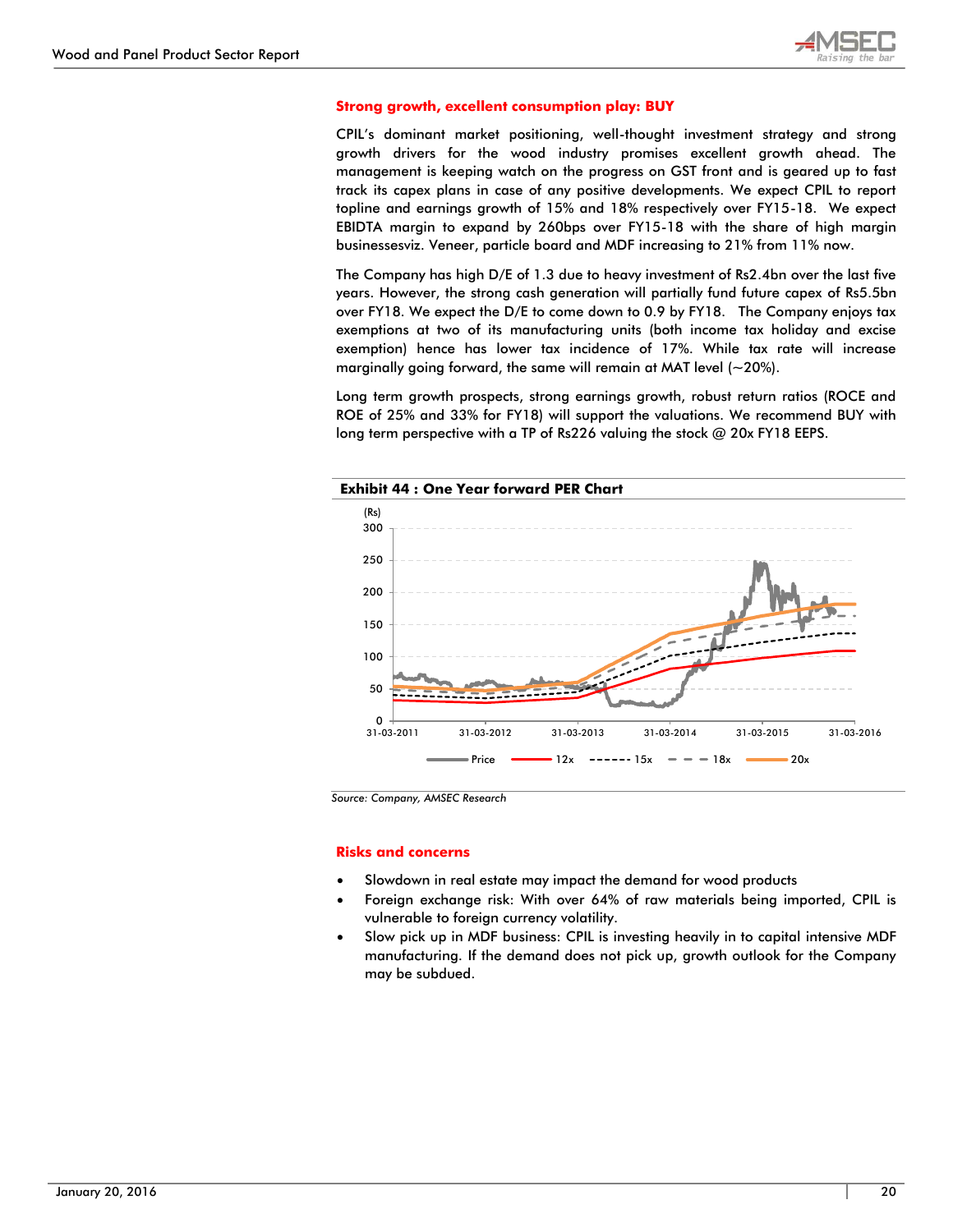

## **Exhibit 45: Century Plyboards (India) Ltd. Financial Snapshot**

| <b>Financials</b><br><b>Snapshot (Rs mn)</b> | <b>FY06</b> | <b>FY07</b> | <b>FY08</b> | <b>FY09</b> | <b>FY10</b> | <b>FY11</b> | <b>FY12</b> | <b>FY13</b> | <b>FY14</b> | <b>FY15</b> | <b>FY16E</b> | <b>FY17E</b> | <b>FY18E</b> |
|----------------------------------------------|-------------|-------------|-------------|-------------|-------------|-------------|-------------|-------------|-------------|-------------|--------------|--------------|--------------|
| <b>Sales</b>                                 | 2,677       | 4,252       | 5,959       | 6,997       | 7,686       | 8,771       | 11,183      | 11,311      | 12,840      | 15,648      | 16,856       | 19,177       | 23,986       |
| <b>EBIDTA</b>                                | 228         | 410         | 801         | 522         | 833         | 978         | 1,388       | 1,128       | 1,482       | 2,498       | 2,972        | 3,438        | 4,532        |
| PAT                                          | 106         | 204         | 446         | 111         | 809         | 745         | 601         | 527         | 669         | 1,508       | 1,828        | 2,020        | 2,515        |
| <b>CFO</b>                                   | (52)        | (41)        | (116)       | (1)         | 849         | 545         | 237         | 481         | 306         | 1,378       | 2,247        | 2,563        | 2,760        |
| CFI                                          | (385)       | (67)        | (32)        | (340)       | (354)       | (531)       | (480)       | (940)       | (533)       | (624)       | (2, 382)     | (3, 595)     | (1,035)      |
| Cash Flow from Fin.                          | 472         | 150         | 150         | 349         | (481)       | (50)        | 540         | 868         | (391)       | (764)       | 100          | 1,045        | (1, 575)     |
| Equity                                       | 103         | 198         | 198         | 228         | 228         | 228         | 228         | 223         | 223         | 223         | 223          | 223          | 223          |
| <b>Total Net Worth</b>                       | 1,029       | 1,177       | 1,633       | 1,687       | 2,288       | 2,784       | 3,125       | 2,497       | 2,914       | 3,876       | 5,141        | 6,572        | 8,471        |
| <b>Gross Debt</b>                            | 863         | 1.099       | 1,354       | 1,979       | 1,963       | 2,054       | 3,371       | 4,449       | 4,459       | 4,558       | 5,652        | 7,721        | 7,399        |
| <b>Gross Block</b>                           | 1,077       | 1,155       | 1,549       | 1,731       | 2,097       | 2,878       | 3,222       | 3,199       | 3,744       | 4,159       | 6,044        | 10,017       | 10,962       |
| Long Term Invest.                            | 301         | 344         | 328         | 420         | 505         | 556         | 732         | 156         | 379         | 451         | 519          | 597          | 686          |
| Cash & Current Inves.                        | 99          | 140         | 149         | 186         | 156         | 109         | 421         | 797         | 180         | 170         | 136          | 149          | 300          |
| <b>Key Ratios</b>                            |             |             |             |             |             |             |             |             |             |             |              |              |              |
| <b>EPS</b>                                   | 10.3        | 10.3        | 22.5        | 0.5         | 3.6         | 3.3         | 2.6         | 2.4         | 3.0         | 6.8         | 8.2          | 9.1          | 11.3         |
| ROE%                                         | 13.7        | 18.5        | 31.8        | 6.7         | 40.7        | 29.4        | 20.3        | 18.7        | 24.7        | 44.4        | 40.5         | 34.5         | 33.4         |
| ROCE%                                        | 14.4        | 16.0        | 27.8        | 7.7         | 27.6        | 19.6        | 17.9        | 13.5        | 16.6        | 26.9        | 27.2         | 23.4         | 24.9         |
| <b>Debt Equity</b>                           | 0.8         | 0.9         | 0.8         | 1.2         | 0.9         | 0.8         | 1.1         | 1.9         | 1.7         | 1.3         | 1.2          | 1.3          | 0.9          |
| Gross Asset Turn (x)                         | 3.4         | 3.8         | 4.4         | 4.3         | 4.0         | 3.5         | 3.7         | 3.5         | 3.7         | 4.0         | 3.3          | 2.4          | 2.3          |
| <b>WC Days</b>                               | 104         | 93          | 75          | 88          | 74          | 72          | 95          | 121         | 129         | 130         | 130          | 124          | 120          |
| Dividend Payout %                            | 0.2         | 0.2         | 0.6         | 0.2         | 1.0         | 1.0         | 1.0         | 0.2         | 1.0         | 2.0         | 2.2          | 2.4          | 2.6          |
| <b>Cost Matrix</b>                           |             |             |             |             |             |             |             |             |             |             |              |              |              |
| RM/Sales%                                    | 70.1        | 59.3        | 56.0        | 58.0        | 52.8        | 61.3        | 61.1        | 63.8        | 59.4        | 57.2        | 53.0         | 53.0         | 53.0         |
| Employee cost/Sales%                         | 3.7         | 3.9         | 5.2         | 6.7         | 7.3         | 8.6         | 8.9         | 10.5        | 11.8        | 12.4        | 13.1         | 13.1         | 12.8         |
| Power & Fuel/Sales%                          | 3.2         | 4.9         | 5.1         | 5.0         | 4.4         | 4.8         | 4.6         | 2.2         | 2.1         | 2.0         | 2.0          | 2.0          | 1.9          |
| <b>Gross Margin%</b>                         | 24.5        | 26.4        | 32.0        | 26.2        | 32.6        | 21.7        | 22.5        | 22.0        | 23.9        | 28.6        | 30.4         | 30.5         | 31.2         |
| EBIDTAM%                                     | 8.5         | 9.7         | 13.4        | 7.5         | 10.8        | 11.1        | 12.4        | 10.0        | 11.5        | 16.0        | 17.6         | 17.9         | 18.9         |
| PATM%                                        | 3.8         | 4.8         | 7.3         | 1.6         | 10.5        | 8.4         | 5.4         | 4.6         | 5.2         | 9.4         | 10.8         | 10.5         | 10.4         |
| Selling Exp./ Sales%                         | 12.0        | 12.5        | 14.0        | 13.0        | 15.8        | 4.3         | 3.8         | 4.9         | 3.2         | 4.9         | 4.9          | 4.8          | 4.7          |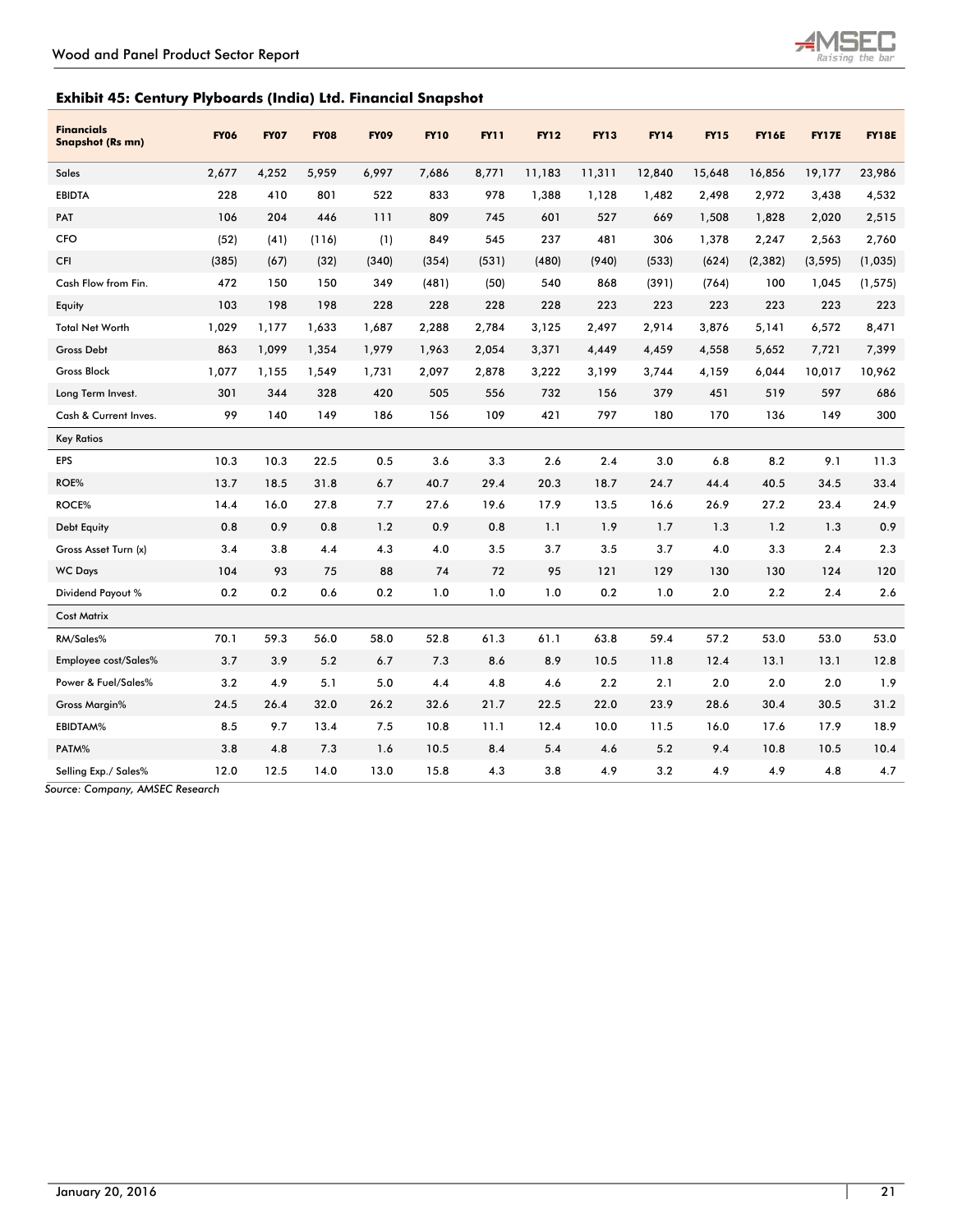L

## **Exhibit 46: Century Plyboards (India) Ltd. Quarterly Financials**

| <b>Q2FY15</b> | Q3FY15      | <b>Q4FY15</b> | Q1FY16 | <b>Q2FY16</b> | yoy (%)                  | qoq (%)                  | 1HFY15 | <b>1HFY16</b> | yoy (%)  |
|---------------|-------------|---------------|--------|---------------|--------------------------|--------------------------|--------|---------------|----------|
| 4424          | 4074        | 4379          | 4001   | 4758          | 7.6                      | 18.9                     | 8338   | 8759          | 5.0      |
| 375           | 255         | 330           | 321    | 367           | (2.1)                    | 14.3                     | 681    | 688           | 1.0      |
| 4048          | 3818        | 4049          | 3680   | 4391          | 8.5                      | 19.3                     | 7657   | 8070          | 5.4      |
| 22            | 40          | 43            | 29     | 31            | 44.2                     | 6.9                      | 41     | 61            | 49.4     |
| 4070          | 3858        | 4092          | 3709   | 4422          | 8.6                      | 19.2                     | 7698   | 8131          | 5.6      |
| 3456          | 3149        | 3382          | 3054   | 3684          | 6.6                      | 20.6                     | 6629   | 6738          | 1.6      |
| $-210$        | $-162$      | $-11$         | $-41$  | 273           | (229.8)                  | (773.0)                  | $-263$ | 233           | (188.6)  |
| 472           | 420         | 597           | 430    | 445           | (5.8)                    | 3.4                      | 909    | 875           | (3.8)    |
| 2049          | 1688        | 1517          | 1567   | 1626          | (20.7)                   | 3.8                      | 3814   | 3193          | (16.3)   |
| 0             | $\pmb{0}$   | 0             | 0      | 0             | $\overline{\phantom{a}}$ | $\overline{\phantom{a}}$ | 0      | 0             |          |
| 635           | 707         | 754           | 580    | 763           | 20.1                     | 31.4                     | 1245   | 1343          | 7.9      |
| 0             | 0           | 0             | 0      | $\pmb{0}$     | $\overline{\phantom{a}}$ | $\overline{\phantom{a}}$ | 0      | 0             |          |
| 510           | 494         | 524           | 517    | 568           | 11.4                     | 9.7                      | 924    | 1085          | 17.4     |
| 614           | 710         | 710           | 655    | 738           | 20.2                     | 12.7                     | 1068   | 1393          | 30.4     |
| 39            | 29          | 92            | 16     | 5             | (87.2)                   | (68.8)                   | 70     | 21            | (70.2)   |
| 653           | 739         | 802           | 671    | 743           | 13.8                     | 10.8                     | 1138   | 1414          | 24.3     |
| 124           | 145         | 90            | 123    | 135           | 8.3                      | 9.8                      | 198    | 257           | 30.0     |
| 0             | $\mathbf 0$ | $\mathbf 0$   | 0      | $\mathbf 0$   | $\overline{\phantom{a}}$ | $\overline{\phantom{a}}$ | 0      | $\mathbf 0$   |          |
| 529           | 594         | 712           | 548    | 609           | 15.1                     | 11.0                     | 940    | 1157          | 23.1     |
| 109           | 116         | 119           | 101    | 107           | (1.6)                    | 6.6                      | 213    | 208           | (2.4)    |
| 420           | 478         | 593           | 448    | 501           | 19.5                     | 12.0                     | 727    | 949           | 30.6     |
| 62            | 64          | 114           | 51     | 39            | (37.7)                   | (23.7)                   | 112    | 89            | (20.2)   |
| 358           | 414         | 480           | 397    | 463           | 29.4                     | 16.5                     | 615    | 859           | 39.8     |
|               |             |               |        |               |                          |                          |        |               |          |
| 223           | 223         | 223           | 223    | 223           |                          |                          | 223    | 223           |          |
| 1.6           | 1.9         | 2.2           | 1.8    | 2.1           |                          |                          | 2.8    | 3.9           |          |
| 15.1          | 18.4        | 17.4          | 17.7   | 16.7          | 160 <sub>bp</sub>        | (96bp)                   | 14.0   | 17.3          | 331bp    |
| 8.8           | 10.8        | 11.8          | 10.8   | 10.5          | 170 <sub>bp</sub>        | (25bp)                   | 8.0    | 10.6          | 262bp    |
| 14.8          | 13.5        | 19.1          | 11.3   | 7.7           | (706bp)                  | (361bp)                  | 15.4   | 9.4           | (599bp)  |
| 50.6          | 44.2        | 37.5          | 42.6   | 37.0          | (1359bp)                 | (555bp)                  | 49.8   | 39.6          | (1024bp) |
| 12.6          | 12.9        | 12.9          | 14.1   | 12.9          | 34bp                     | (113bp)                  | 12.1   | 13.4          | 138bp    |
|               |             |               |        |               |                          |                          |        |               |          |

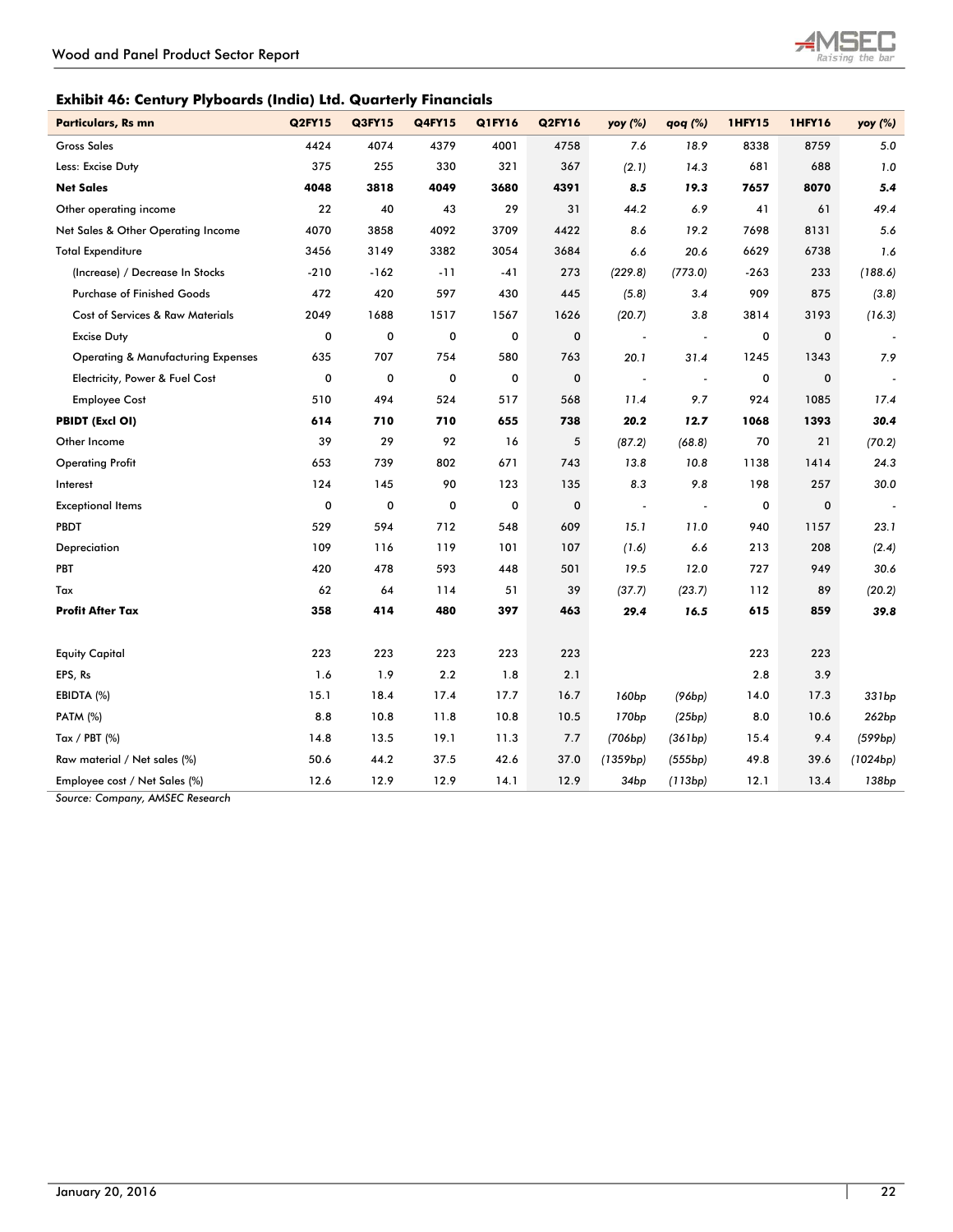## **Century Plyboards (India) Ltd. Financials (Standalone)**

| <b>Profit and Loss Account</b> |             |             |              |              |              |  |  |  |  |  |
|--------------------------------|-------------|-------------|--------------|--------------|--------------|--|--|--|--|--|
| $Y/E$ (Mar)                    | <b>FY14</b> | <b>FY15</b> | <b>FY16E</b> | <b>FY17E</b> | <b>FY18E</b> |  |  |  |  |  |
| <b>Net sales</b>               | 12840       | 15648       | 16856        | 19177        | 23986        |  |  |  |  |  |
| Inc./(Dec.e) in Stock          | $-24$       | $-389$      | $-85$        | $-75$        | $-152$       |  |  |  |  |  |
| Raw material cons.             | 7633        | 8946        | 8934         | 10164        | 12713        |  |  |  |  |  |
| Power & Fuel cost              | 270         | 311         | 342          | 383          | 468          |  |  |  |  |  |
| Employee cost                  | 1514        | 1933        | 2204         | 2512         | 3065         |  |  |  |  |  |
| Other manufact. Exp.           | 830         | 951         | 999          | 1099         | 1340         |  |  |  |  |  |
| General & Adm. Exp.            | 194         | 202         | 212          | 233          | 284          |  |  |  |  |  |
| Selling & AdmExpen.            | 412         | 764         | 825          | 924          | 1128         |  |  |  |  |  |
| Misc. Expenses                 | 530         | 432         | 453          | 499          | 608          |  |  |  |  |  |
| <b>Total expenditure</b>       | 11382       | 13539       | 13969        | 15814        | 19606        |  |  |  |  |  |
| <b>Operating profit</b>        | 1482        | 2498        | 2972         | 3438         | 4532         |  |  |  |  |  |
| Other income                   | 95          | 181         | 190          | 199          | 209          |  |  |  |  |  |
| Interest expense               | 551         | 433         | 453          | 481          | 688          |  |  |  |  |  |
| <b>Gross Profit</b>            | 1025        | 2246        | 2710         | 3157         | 4054         |  |  |  |  |  |
| Dep. & Amortization            | 332         | 448         | 453          | 631          | 910          |  |  |  |  |  |
| <b>PBT</b>                     | 693         | 1798        | 2256         | 2526         | 3144         |  |  |  |  |  |
| <b>Provision for Tax</b>       | 24          | 290         | 429          | 505          | 629          |  |  |  |  |  |
| <b>Reported Net Profit</b>     | 669         | 1508        | 1828         | 2020         | 2515         |  |  |  |  |  |
| Share O/s mn                   | 223         | 223         | 223          | 223          | 223          |  |  |  |  |  |
| <b>EPS Rs</b>                  | 3.0         | 6.8         | 8.2          | 9.1          | 11.3         |  |  |  |  |  |

| <b>Balance Sheet</b>            |             |                |                |              |              |
|---------------------------------|-------------|----------------|----------------|--------------|--------------|
| $Y/E$ (Mar)                     | <b>FY14</b> | <b>FY15</b>    | <b>FY16E</b>   | <b>FY17E</b> | <b>FY18E</b> |
| <b>SOURCES OF FUNDS:</b>        |             |                |                |              |              |
| <b>Share Capital</b>            | 223         | 223            | 223            | 223          | 223          |
| <b>Reserves Total</b>           | 2692        | 3653           | 4918           | 6349         | 8248         |
| Total Shareh, Funds             | 2914        | 3876           | 5141           | 6572         | 8471         |
| <b>Non-Current Liab.</b>        |             |                |                |              |              |
| Long term borrowings            | 1180        | 814            | 1608           | 3477         | 2955         |
| Defered tax liability           | $-5$        | $-70$          | $-130$         | $-180$       | $-220$       |
| Other long term liab.           | 16          | 28             | 30             | 34           | 41           |
| Long-term provisions            | 237         | $\overline{a}$ | $\overline{a}$ |              |              |
| Long-term trade pay.            | 3           |                | 1              | 1            | 1            |
| <b>Current Liabilities</b>      |             |                |                |              |              |
| Short term borrowings           | 3279        | 3744           | 4044           | 4244         | 4444         |
| Trade payables                  | 592         | 652            | 734            | 835          | 1045         |
| Other current liabilities       | 870         | 959            | 1023           | 1136         | 1313         |
| Short term provisions           | 661         | 426            | 681            | 740          | 808          |
| <b>Total Equity &amp; Liab.</b> | 9746        | 10429          | 13131          | 16859        | 18857        |
| <b>APPLICATION OF FUNDS:</b>    |             |                |                |              |              |
| <b>Non Current Assets</b>       |             |                |                |              |              |
| <b>Fixed Assets</b>             |             |                |                |              |              |
| <b>Gross Block</b>              | 3744        | 4159           | 6044           | 10017        | 10962        |
| Less:Accumulated Dep.           | 1624        | 2070           | 2523           | 3154         | 4064         |
| Capital Work in Prog.           | 188         | 227            | 656            | 200          | 200          |
| Non current Investment          | 379         | 451            | 519            | 597          | 686          |
| Long term loans & adv.          | 914         | 789            | 852            | 937          | 1124         |
| Other non-current ass.          | 24          | 23             | 25             | 28           | 33           |
| <b>Current Assets</b>           |             |                |                |              |              |
| Current investment              |             |                |                |              |              |
| Inventories                     | 2927        | 3200           | 3520           | 3802         | 4372         |
| <b>Sundry Debtors</b>           | 2046        | 2719           | 3002           | 3310         | 4140         |
| Cash and Bank                   | 180         | 170            | 136            | 149          | 300          |
| Short Loans & Adv.              | 721         | 624            | 753            | 808          | 904          |
| <b>Others Current Assets</b>    | 246         | 137            | 148            | 165          | 198          |
| <b>Total Assets</b>             | 9746        | 10429          | 13131          | 16858        | 18857        |
| <b>Valuation Matrix</b>         | <b>FY14</b> | <b>FY15</b>    | <b>FY16E</b>   | <b>FY17E</b> | <b>FY18E</b> |
| <b>EPS Rs</b>                   | 3.0         | 6.8            | 8.2            | 9.1          | 11.3         |
| <b>CEPS Rs</b>                  | 4.5         | 8.8            | 10.3           | 11.9         | 15.4         |
| <b>Book Value Rs</b>            | 13.1        | 17.4           | 23.1           | 29.5         | 38.1         |
| EV / Net Sales                  | 3.2         | 2.6            | 2.5            | 2.3          | 1.8          |
| EV / EBITDA                     | 27.5        | 16.4           | 14.1           | 12.8         | 9.6          |
| P / E Ratio                     | 53.9        | 23.9           | 19.7           | 17.8         | 14.3         |
| P / BV Ratio                    | 12.4        | 9.3            | 7.0            | 5.5          | 4.3          |

|                            |             |             |              | (KSMN)       |              |
|----------------------------|-------------|-------------|--------------|--------------|--------------|
| <b>Cash Flow Statement</b> |             |             |              |              |              |
| Y/E (Mar)                  | <b>FY14</b> | <b>FY15</b> | <b>FY16E</b> | <b>FY17E</b> | <b>FY18E</b> |
| <b>PBT</b>                 | 693         | 1798        | 2256         | 2526         | 3144         |
| Non-cash adjust.           | 829         | 842         | 906          | 1112         | 1597         |
| Chg. in working cap.       | $-1104$     | $-918$      | $-426$       | $-519$       | $-1312$      |
| Tax & Interest Paid        | $-112$      | $-344$      | $-489$       | $-555$       | $-669$       |
| Cashflow from oper.        | 306         | 1378        | 2247         | 2563         | 2760         |
| Capital expenditure        | $-482$      | $-546$      | $-2314$      | $-3518$      | $-945$       |
| Change in invest.          | $-227$      | $-65$       | $-68$        | $-78$        | -90          |
| Cashflow from inv.         | -533        | $-624$      | $-2382$      | -3595        | $-1035$      |
| Issue of equity            |             |             |              |              |              |
| Issue/repay debt           |             |             | 1115         | 2115         | $-271$       |
| Interest Paid              | $-253$      | $-296$      | $-453$       | $-481$       | $-688$       |
| Dividends paid             | -56         | $-389$      | $-467$       | $-490$       | $-512$       |
| Other fin. Cash flow       | $-305$      | $-129$      |              |              |              |
| Cash flow from fin.        | -391        | $-764$      | 100          | 1045         | -1575        |
| Chg cash & cash eq         | -617        | $-10$       | $-34$        | 13           | 151          |
| Open. cash eq              | 797         | 180         | 170          | 136          | 149          |
| Clsg cash & cash eq        | 180         | 170         | 136          | 149          | 300          |
| <b>CashFlow to firm</b>    | $-175$      | 832         | -67          | -954         | 1815         |
|                            |             |             |              |              |              |

## 11.3 Key Ratios

| Y/E Mar                         | <b>FY14</b> | <b>FY15</b> | <b>FY16E</b> | <b>FY17E</b> | <b>FY18E</b> |
|---------------------------------|-------------|-------------|--------------|--------------|--------------|
| <b>GROWTH YOY%</b>              |             |             |              |              |              |
| Sales Growth                    | 13.5        | 21.9        | 7.7          | 13.8         | 25.1         |
| <b>EBITDA Growth</b>            | 31.3        | 68.6        | 19.0         | 15.7         | 31.8         |
| Net Profit Growth               | 27.1        | 125.3       | 21.2         | 10.5         | 24.5         |
| <b>Gross Fixed Asset Growth</b> | 17.0        | 11.1        | 45.3         | 65.7         | 9.4          |
| <b>PROFITABILITY</b>            |             |             |              |              |              |
| Gross Profit/ Net sales (%)     | 23.9        | 28.6        | 30.4         | 30.5         | 31.2         |
| EBITDA / Net Sales (%)          | 11.5        | 16.0        | 17.6         | 17.9         | 18.9         |
| NPM / Total income (%)          | 5.2         | 9.4         | 10.8         | 10.5         | 10.4         |
| Raw Material/Net Sales (%)      | 59.4        | 57.2        | 53.0         | 53.0         | 53.0         |
| Int/PBIT (%)                    | 47.9        | 21.1        | 18.0         | 17.1         | 19.0         |
| <b>ROE</b> (%)                  | 24.7        | 44.4        | 40.5         | 34.5         | 33.4         |
| <b>ROCE (%)</b>                 | 16.6        | 26.9        | 27.2         | 23.4         | 24.9         |
| <b>ROIC (%)</b>                 | 17.1        | 23.3        | 23.2         | 19.4         | 20.3         |
| Tax / PBT $(\%)$                | 3.4         | 16.1        | 19.0         | 20.0         | 20.0         |
| <b>TURNOVER (Days)</b>          |             |             |              |              |              |
| <b>Net Working Cycle</b>        | 129         | 130         | 130          | 124          | 120          |
| <b>Debtors Velocity</b>         | 58          | 63          | 65           | 63           | 63           |
| Inventory                       | 94          | 89          | 93           | 88           | 82           |
| <b>Creditors Velocity</b>       | 28          | 27          | 30           | 30           | 30           |
| <b>Gross Asset Ratio</b>        | 3.7         | 4.0         | 3.3          | 2.4          | 2.3          |
| <b>Total Asset Ratio</b>        | 1.4         | 1.6         | 1.4          | 1.3          | 1.3          |
| LIQUIDITY (x)                   |             |             |              |              |              |
| <b>Gross Debt-Equity Ratio</b>  | 1.7         | 1.3         | 1.2          | 1.3          | 0.9          |
| Net Debt-Equity Ratio           | 1.6         | 1.2         | 1.2          | 1.2          | 0.9          |
| <b>Interest Coverage</b>        | 2.1         | 4.7         | 5.6          | 5.8          | 5.3          |
| Current Ratio (x)               | 1.1         | 1.2         | 1.2          | 1.2          | 1.3          |
| Quick Ratio (x)                 | 0.6         | 0.6         | 0.6          | 0.6          | 0.7          |
| <b>PAYOUT</b>                   |             |             |              |              |              |
| Payout (%)                      | 33.2        | 29.5        | 25.6         | 24.2         | 20.3         |
| Dividend (%)                    | 100%        | 200%        | 210%         | 220%         | 230%         |
| Yield (%)                       | 0.6%        | 1.2%        | 1.3%         | 1.4%         | 1.4%         |
| <b>Du Pont Analysis</b>         |             |             |              |              |              |
| NP / PBT (%)                    | 96.6        | 83.9        | 81.0         | 80.0         | 80.0         |
| PBT / EBIT (X)                  | 0.6         | 0.9         | 0.9          | 0.9          | 0.9          |
| EBIT / Sales (X)                | 9.0         | 13.1        | 14.9         | 14.6         | 15.1         |
| Sales / Assets (X)              | 1.3         | 1.5         | 1.3          | 1.1          | 1.3          |
| Assets / Equity (X)             | 3.3         | 2.7         | 2.6          | 2.6          | 2.2          |
| <b>ROE</b> (%)                  | 24.7        | 44.4        | 40.5         | 34.5         | 33.4         |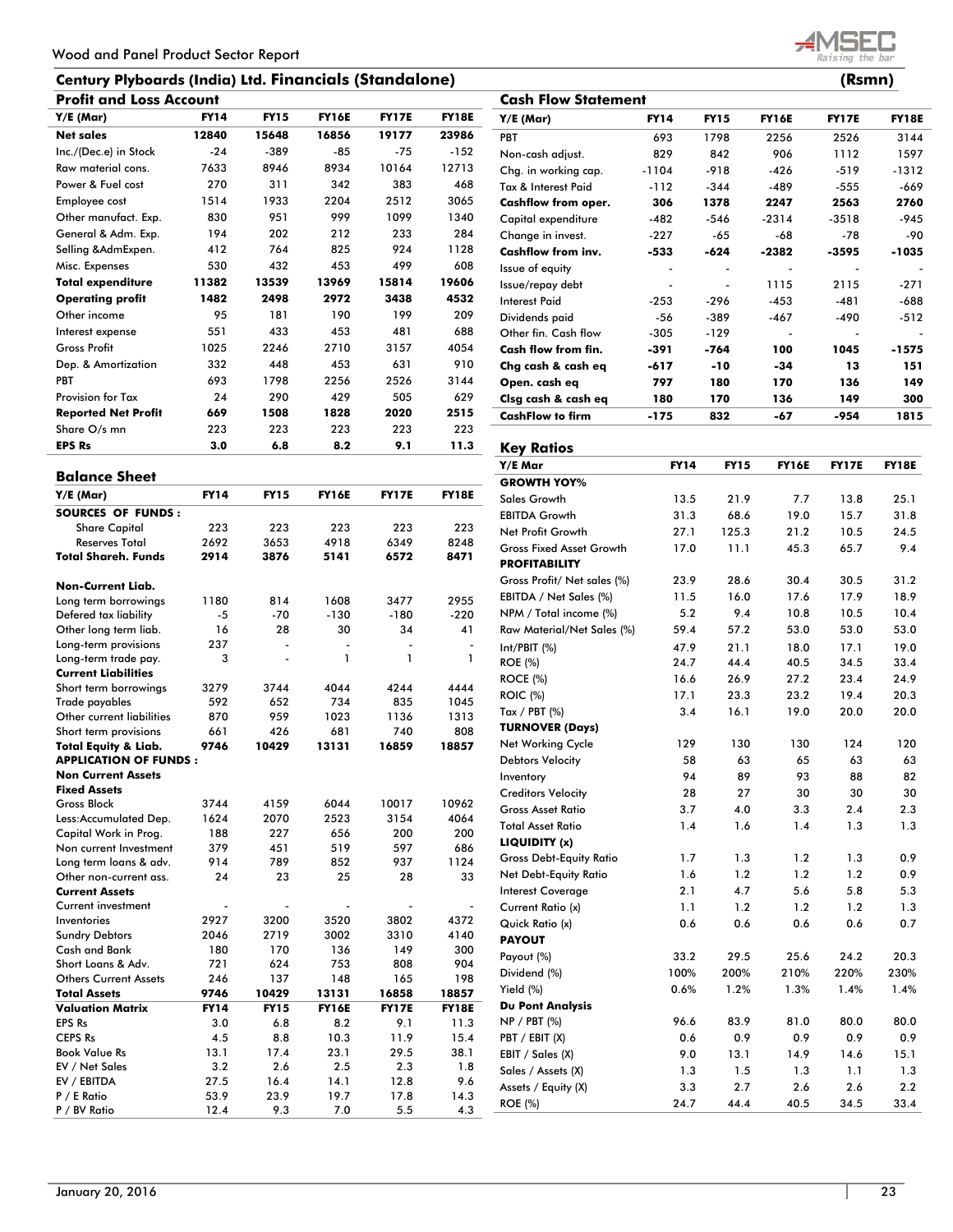

#### **About the Company**

Century Plyboards (India) Limited, incorporated in 1982 by Mr. Sajjan Bhajanka and Mr. Sanjay Agarwal, is a well-known manufacturer of plywood and decorative laminates, veneers, MDF and doors, among others. It is also engaged in the container freight station managing the first private CFS at the Kolkata port.

Centuyrply is the largest manufacturer of ply boards in India, with a market share of 25% in the organised market and  $\sim$  7% in the overall market. The company is leader in ply boards while it ranks amongst top 3 in laminate segment. It also entered into furniture trading business in 2012 with 2 pilot retail showrooms in Kolkata and Bangalore under the brand name "Nesta". The company has also launched modular kitchen made of waterproof plywood, all proof guarantee and custom made designs.

With 6 manufacturing plants, Century has 210,000 cubic meters of Plywood and 4.8mn sheets of laminate capacity. The company has adequate raw material sourcing through the 40,000 cubic meters capacity face veneer unit in Myanmar. The company is continuously making efforts to widen its product offering in the laminates segment by adding over 100 new designs every year to its current portfolio of  $\sim$  700 designs.

Centuryply has strong distribution network with 35 marketing offices, over 1500 dealers and more than 14,500 retail outlets. The company exports its products to 20 countries that include UAE, China, Taiwan, Bangladesh, Singapore, Hong Kong, Saudi Arabia, France, UK, Germany, Mexico, Canada and Switzerland, among others.

Before FY13, Centuryply was also engaged in Cement, Ferro alloy, powder, adhesives and chemical business either directly or through its subsidiaries (Cement Manufacturing Company (CMCL) and Star Cement Meghalaya (SCML).). To focus on its core business, the company demerged its cement and ferro alloy business into separate entity.

It became first company to received ISO 9002 certification for its quality management under veneer and plywood.